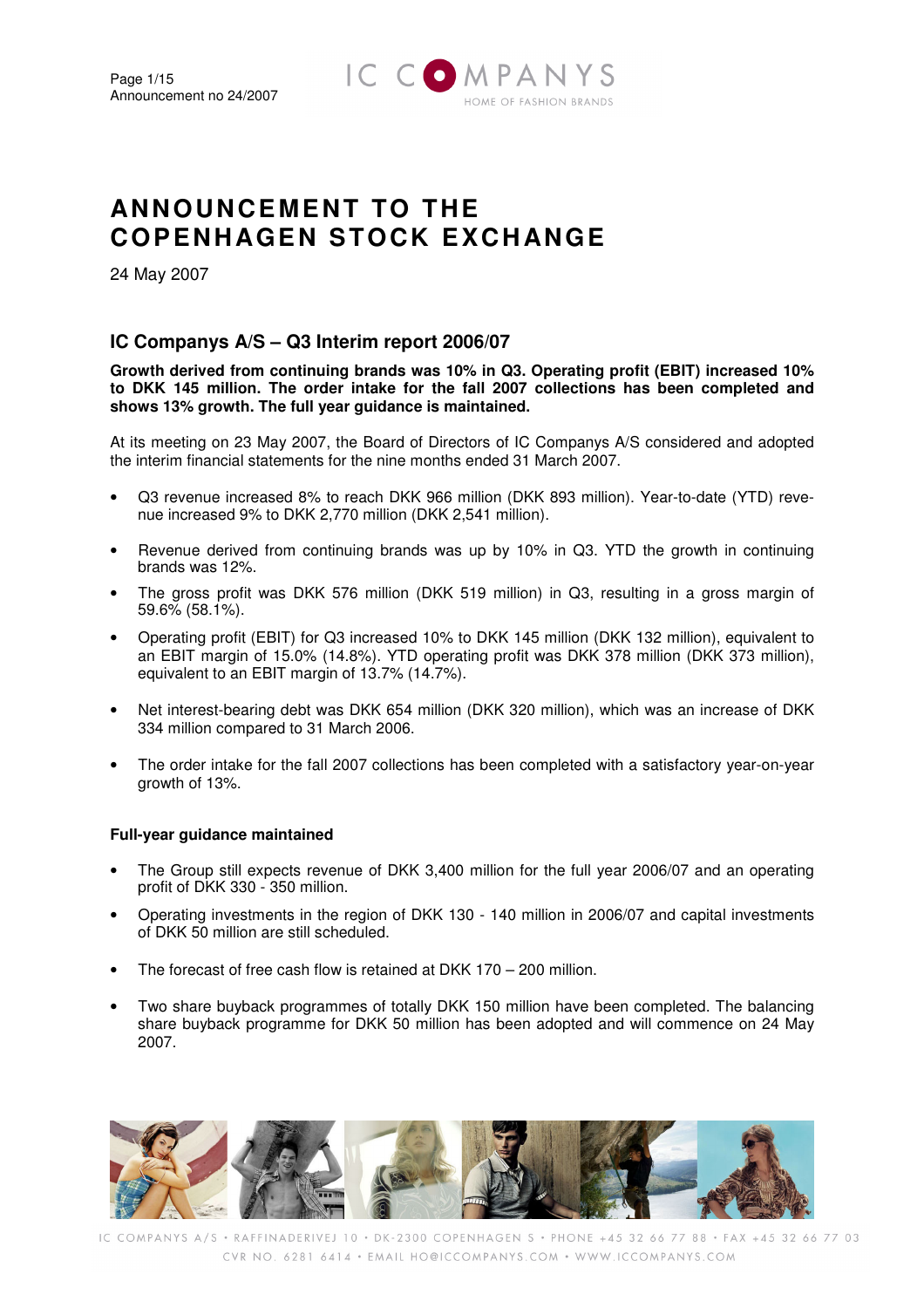# **FINANCIAL HIGHLIGHTS AND KEY RATIOS**

|                                                                      | Q3                  | Q3                  |                     |                     |                      |
|----------------------------------------------------------------------|---------------------|---------------------|---------------------|---------------------|----------------------|
| DKK million                                                          | 2006/07<br>3 months | 2005/06<br>3 months | 2006/07<br>9 months | 2005/06<br>9 months | 2005/06<br>12 months |
| Income statement                                                     |                     |                     |                     |                     |                      |
| Revenue                                                              | 966.3               | 892.8               | 2,769.5             | 2,541.0             | 3,022.0              |
| Gross profit                                                         | 576.4               | 519.0               | 1,622.3             | 1,478.0             | 1,767.5              |
| Operating profit before depreciation & amortisation (EBITDA)         | 170.0               | 152.7               | 448.3               | 431.6               | 404.0                |
| Operating profit before special items                                | 145.4               | 132.3               | 378.1               | 373.0               | 302.5                |
| Operating profit (EBIT)                                              | 145.4               | 132.3               | 378.1               | 373.0               | 322.8                |
| Net financial items                                                  | (7.5)               | (3.6)               | (14.9)              | (11.7)              | (19.9)               |
| Profit before tax                                                    | 137.9               | 128.7               | 363.2               | 361.3               | 302.9                |
| Profit for the period                                                | 97.9                | 91.4                | 257.9               | 256.5               | 224.4                |
| <b>Balance sheet</b>                                                 |                     |                     |                     |                     |                      |
| Non-current assets                                                   | 859.5               | 651.0               | 859.5               | 651.0               | 787.5                |
| <b>Current assets</b>                                                | 1,161.9             | 1,035.2             | 1,161.9             | 1,035.2             | 877.5                |
| <b>Total assets</b>                                                  | 2.021.4             | 1,686.2             | 2,021.4             | 1,686.2             | 1.665.0              |
| Equity                                                               | 690.2               | 716.4               | 690.2               | 716.4               | 579.5                |
| <b>Total liabilities</b>                                             | 1,331.2             | 969.8               | 1,331.2             | 969.8               | 1,085.5              |
| <b>Cash flow statement</b>                                           |                     |                     |                     |                     |                      |
| Cash flow from operating activities                                  | (88.8)              | 9.7                 | 78.6                | 157.2               | 326.3                |
| Cash flow from investing activities                                  | (35.1)              | (46.9)              | (151.3)             | (94.1)              | (141.8)              |
| Cash flow from operating and investing activities                    | (123.9)             | (37.2)              | (72.7)              | 63.1                | 184.5                |
| Cash flow from financing activities                                  | (82.7)              | (90.3)              | (170.0)             | (78.2)              | (163.3)              |
| Cash flow for the period                                             | (206.6)             | (127.5)             | (242.7)             | (15.1)              | 21.2                 |
| <b>Key ratios</b>                                                    |                     |                     |                     |                     |                      |
| Gross margin (%)                                                     | 59.6                | 58.1                | 58.6                | 58.2                | 58.5                 |
| EBITDA margin (%)                                                    | 17.6                | 17.1                | 16.2                | 17.0                | 13.4                 |
| EBIT margin (%)                                                      | 15.0                | 14.8                | 13.7                | 14.7                | 10.7                 |
| Return on equity (%)                                                 | 14.6                | 12.8                | 40.6                | 40.9                | 40.1                 |
| Equity ratio (%)                                                     | 34.1                | 42.5                | 34.1                | 42.5                | 34.8                 |
| Average capital employed including goodwill                          | 1,295.3             | 1,046.9             | 1,236.9             | 1,020.6             | 991.6                |
| Return on capital employed (%)                                       | 11.2                | 12.6                | 30.6                | 36.5                | 30.5                 |
| Net interest-bearing debt, end of period<br>Financial leaverage (%)  | 653.7<br>94.7       | 320.2<br>44.7       | 653.7<br>94.7       | 320.2<br>44.7       | 401.9<br>69.3        |
|                                                                      |                     |                     |                     |                     |                      |
| Share data*                                                          |                     |                     |                     |                     |                      |
| Diluted average number of shares excluding treasury shares           | 18.132.8            | 18.689.4            | 18,234.1            | 18.722.8            | 18.648.4             |
| Market price, end of period, DKK                                     | 317.5               | 366.5               | 317.5               | 366.5               | 344.5                |
| Diluted earnings per share, DKK                                      | 5.2                 | 4.9                 | 14.0                | 13.7                | 11.9                 |
| Diluted cash flow per share, DKK                                     | (4.9)               | 0.5                 | 4.3                 | 8.4                 | 17.4                 |
| Diluted net asset value per share, DKK                               | 38.1                | 38.4                | 38.1                | 38.4                | 31.4                 |
| Diluted price / earning, DKK                                         | 60.5                | 74.9                | 22.8                | 26.7                | 28.9                 |
| <b>Employees</b>                                                     |                     |                     |                     |                     |                      |
| Number of employees (full-time equivalents at the end of the period) | 2,207               | 2.018               | 2,207               | 2,018               | 2,032                |

IC COMPANYS

HOME OF FASHION BRANDS

The key ratios and share data have been calculated according to the recommendations in "Recommendations and Ratios 2005" issued by the Danish Society of Financial Analysts. The equity ratio is calculated as the equity at period end divided by the total assets at period end.

\* The effect of IC Companys' programmes for share options and warrants has been included in the diluted values.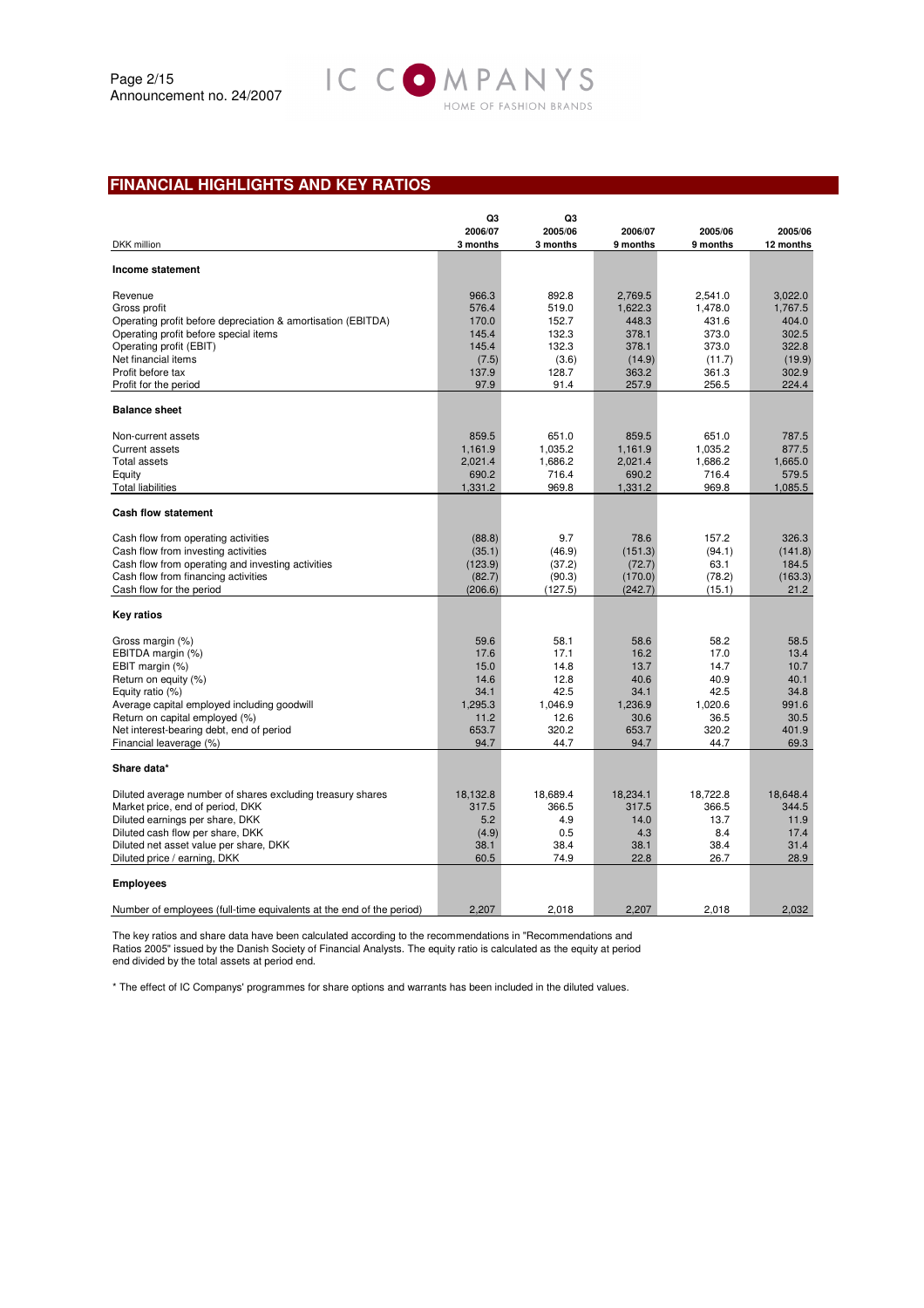

#### **PERFORMANCE IN Q3 2006/07**

#### **Revenue increase**

Revenue increased 8% to reach DKK 966 million (DKK 893 million). The net effect of store openings and closures was a gain in revenue of DKK 15 million during the period. The YTD effect was a gain of DKK 32 million. Exchange rate effects decreased revenue in Q3 by DKK 2 million resulting in a positive effect of DKK 2 million YTD.

The Group has been affected by delivery delays in Q3 and more customers than usual requesting shifts of deliveries to Q4. The delays and delivery shifts have caused later invoicing resulting in more trade receivables, stock and less operational cash flow at the end of the quarter than usual. The postponed deliveries have a total turnover effect to the tune of DKK 30 - 40 million, which will be realized in Q4 2006/07.

#### **Sales performance for continuing brands:**

|                                | Q3      | Q3      |        | 9 months | 9 months |        |
|--------------------------------|---------|---------|--------|----------|----------|--------|
| DKK million                    | 2006/07 | 2005/06 | Change | 2006/07  | 2005/06  | Change |
|                                |         |         |        |          |          |        |
| Peak Performance               | 216     | 184     | 17%    | 711      | 586      | 21%    |
| InWear                         | 157     | 150     | 5%     | 436      | 390      | 12%    |
| Jackpot                        | 133     | 155     | $-14%$ | 357      | 406      | $-12%$ |
| Tiger of Sweden                | 125     | 106     | 18%    | 326      | 280      | 17%    |
| Cottonfield                    | 71      | 65      | 10%    | 216      | 192      | 13%    |
| Matinique                      | 66      | 55      | 22%    | 194      | 161      | 20%    |
| Part Two                       | 59      | 53      | 12%    | 155      | 142      | 9%     |
| Saint Tropez                   | 35      | 37      | $-7%$  | 118      | 127      | $-7%$  |
| By Malene Birger               | 49      | 35      | 39%    | 107      | 77       | 38%    |
| Soaked in Luxury               | 29      | 21      | 35%    | 84       | 64       | 30%    |
| Designers Remix Collection     | 19      | 10      | 96%    | 42       | 24       | 75%    |
| <b>Total continuing brands</b> | 959     | 871     | 10%    | 2,746    | 2,449    | 12%    |

In Q3, revenue from the Group's continuing brands showed an increase of 10%, with double-digit growth rates for Peak Performance, Tiger of Sweden, Cottonfield, Matinique, Part Two, By Malene Birger, Soaked in Luxury and Designers Remix Collection. Revenue from continuing brands increased by 12% YTD.

The modest revenue growth of 5% for InWear in Q3 is partly due to the before mentioned delivery shifts to Q4 and partly to a lower growth in same-store-sales compared to the brands' recent performance.

Saint Tropez has realized a sales decrease in Q3. The brand has been faced with organisational challenges both within the retail and wholesale distribution. The problems have been rectified but a small decline in revenue for the full year 2006/07 is expected for Saint Tropez.

Jackpot revenue has decreased in Q3. The development is primarily due to a 20% drop in wholesale in Q3. Same-store-sales in Jackpot's own shops declined by 2.2% in Q3 but has increased satisfactory in the last part of Q3 and this development has continued in Q4. As announced earlier, a new Jackpot Brand Director has been appointed. Growth in Jackpot is expected to be recreated by the financial year 2008/09.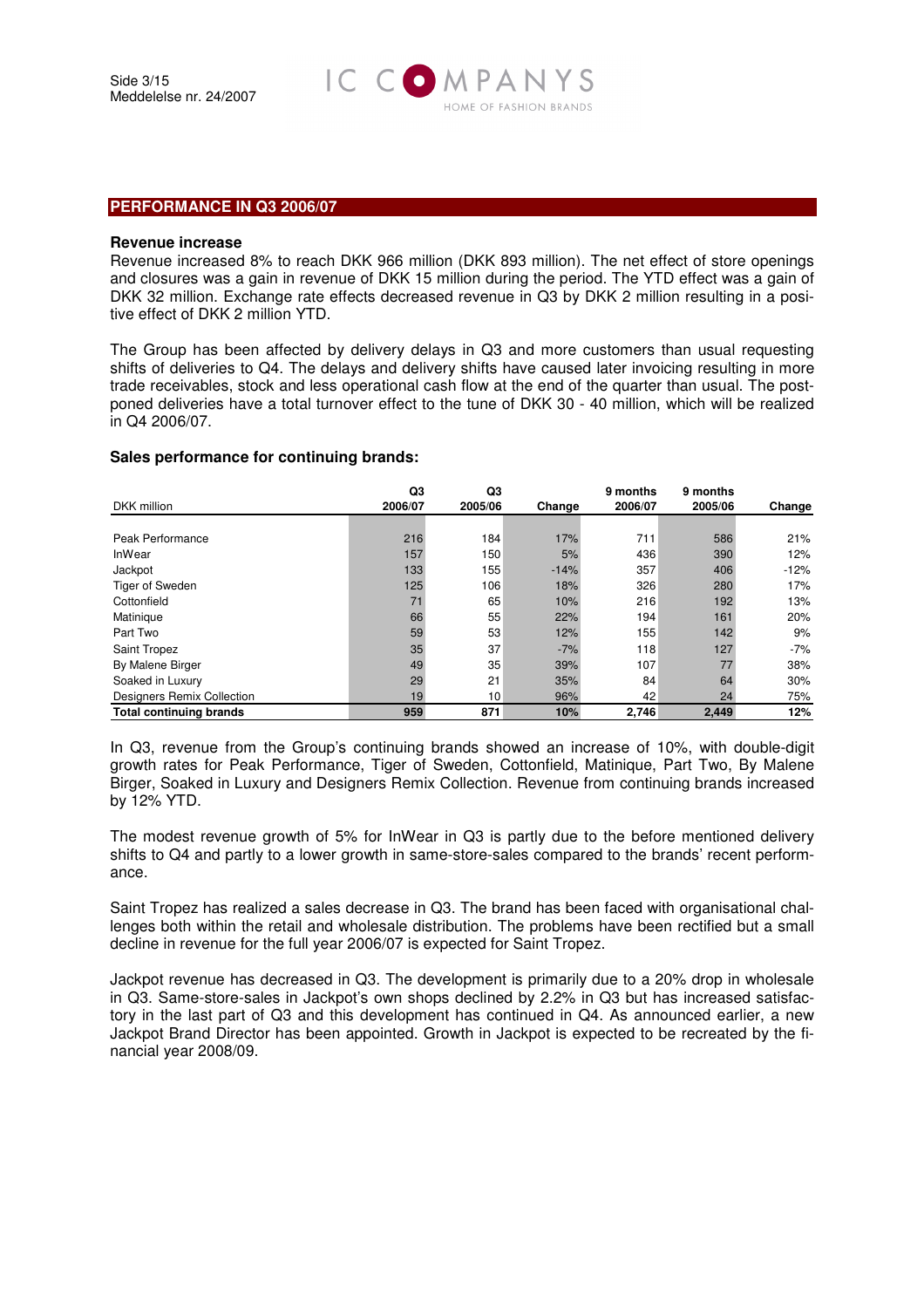

### **Sales performance for continuing brands by market:**

| <b>DKK</b> million             | Q <sub>3</sub><br>2006/07 | Q3<br>2005/06 | Change | 9 months<br>2006/07 | 9 months<br>2005/06 | Change |
|--------------------------------|---------------------------|---------------|--------|---------------------|---------------------|--------|
|                                |                           |               |        |                     |                     |        |
| Sweden                         | 212                       | 194           | 9%     | 625                 | 561                 | 11%    |
| Denmark                        | 177                       | 144           | 23%    | 506                 | 420                 | 20%    |
| Holland                        | 81                        | 82            | $-1%$  | 236                 | 231                 | 2%     |
| Norway                         | 84                        | 71            | 18%    | 233                 | 184                 | 27%    |
| UK & Ireland                   | 60                        | 62            | $-3%$  | 155                 | 160                 | $-3%$  |
| Belgium                        | 51                        | 46            | 11%    | 144                 | 128                 | 13%    |
| Finland                        | 50                        | 52            | $-5%$  | 140                 | 134                 | 5%     |
| Germany                        | 44                        | 43            | 2%     | 130                 | 122                 | 6%     |
| Switzerland                    | 26                        | 26            | 0%     | 85                  | 76                  | 12%    |
| Canada                         | 29                        | 30            | $-3%$  | 75                  | 73                  | 3%     |
| Spain                          | 24                        | 24            | 0%     | 63                  | 57                  | 10%    |
| Russia                         | 23                        | 14            | 69%    | 56                  | 41                  | 38%    |
| Poland                         | 21                        | 20            | 5%     | 67                  | 69                  | $-3%$  |
| Austria                        | 11                        | 11            | 7%     | 44                  | 42                  | 5%     |
| France                         | 13                        | 12            | 5%     | 38                  | 32                  | 18%    |
| Other                          | 53                        | 40            | 33%    | 149                 | 119                 | 24%    |
| <b>Total continuing brands</b> | 959                       | 871           | 10%    | 2,746               | 2,449               | 12%    |

Revenue grew in most of the Group's markets in Q3. Sweden, Denmark, Norway, Belgium, Germany, Russia, Poland, Austria and France all showed growth. YTD revenue increased in all markets except Poland, the UK and Ireland.

The development in the UK and Ireland is not satisfactory. Closing of concessions has resulted in a loss of DKK 2 million of revenue in Q3.

The development in Canada and Finland has been affected by delivery delays and delivery shifts in Q3. Excluding Jackpot, revenue increased by 7% in Holland in Q3.

It is satisfactory that the Polish market is experiencing growth again. Sales in Poland is primarily Jackpot and Cottonfield through own shops.

Other countries like the Czech, Italy, China, the Ukraine and Croatia showed a substantial increase with double-digit growth rates.

#### **Gross profit increased**

The gross profit was DKK 576 million (DKK 519 million), and the gross margin was 59.6% (58.1%). The YTD gross profit was DKK 1,622 million (DKK 1,478 million), equivalent to a gross margin of 58.6% (58.2%).

The 1.5 percentage point increase in gross margin in Q3 was achieved through lower sourcing currency and channel shifts which, seen in isolation, has improved gross margin by 0.7 and 0.4 percentage-points, respectively. The remaining improvement is due to better sell-through figures across brands, sales channels and markets and through better utilization of the wholesale order mass.

#### **Cost development**

Operating costs was DKK 431 million in Q3 (DKK 387 million) equivalent to an increase of 11%. The cost ratio increased by 1.3 percentage points to 44.6% (43.3%).

Taking delivery shifts in Q3 into consideration, the cost ratio is on a par with last year. Efforts are continuing to improve the cost and sales efficiency in the Group's international sales infrastructure.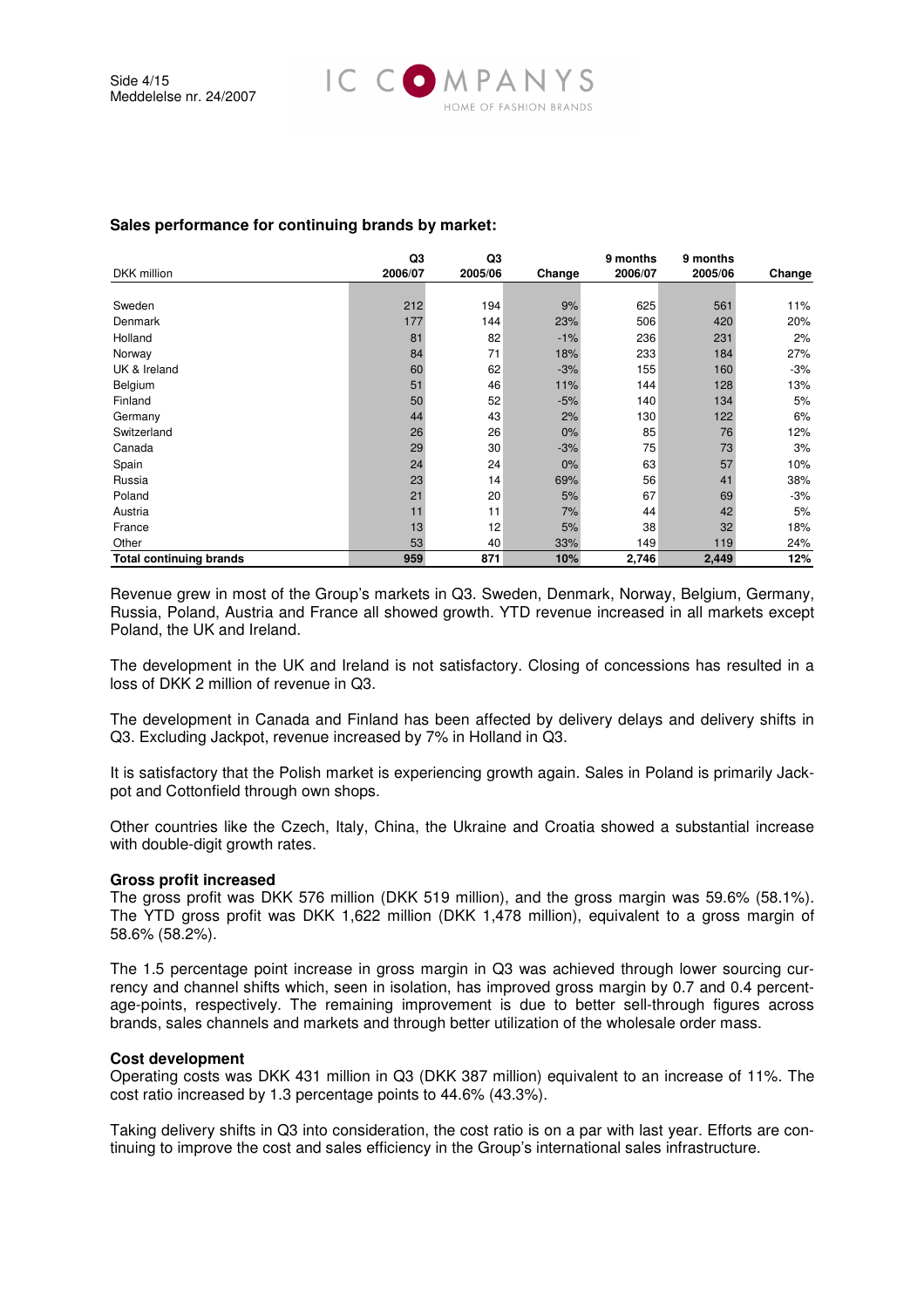

Staff costs increased by DKK 26 million equivalent to 14%. Staffing was up by 189 employees compared to last year, equivalent to an increase of 9%. The increase in staff was due to continuing growth in InWear and the introduction of Cottonfield in China (+90 employees of this 76 shop employees), a strengthening of the organisation in the fastest growing brands (+34 employees) and the acquisition of Peak Performance's Norwegian distributor (+25 employees). Furthermore, staff costs include increasing agency commissions as a result of growing sales.

YTD operating costs were DKK 1,244 million (DKK 1,105 million) equivalent to a cost ratio of 44,9% (43,5%).

#### **Profit development**

Operating profit in Q3 was DKK 145 million (DKK 132 million) equivalent to an increase of 10%.

Financial expenses in Q3 were increased to a net expense of DKK 8 million (DKK 4 million) as a result of a higher interest level and higher drawings on the Group's credit facilities. Futhermore, the period was positively influenced by DKK 1 million due to exchange rate adjustments.

An estimated tax charge of DKK 40 million was recognised in Q3, equivalent to 29% of the pre-tax profit.

Net profit for the period was DKK 98 million (DKK 91 million), equivalent to an increase of 8%. The profit per share was DKK 5.2 (DKK 4.9 per share).

YTD operating profit increased by 1% to DKK 378 million (DKK 373 million). Net profit increased by 1% YTD to DKK 258 million (DKK 257 million).

#### **Wholesale operation**

Wholesale revenue was DKK 728 million (DKK 689 million), equivalent to a 6% increase. The segment profit was DKK 163 million (DKK 161 million), equivalent to a profit margin of 22.4% (23.3%).

YTD wholesale revenue increased 9% to DKK 1,991 million (DKK 1,833 million). The segment profit of the wholesale operation was DKK 359 million (DKK 380 million), equivalent to a profit margin of 18.0% (20.7%). YTD the profit development has been affected by a lower gross margin during the first six months of the financial year and by the costs of the Group's growth initiatives.

In-seasons sales (OTB) increased by 26% in Q3, and have increased 22% YTD.

The wholesale operation's order intake for collections for delivery in Q1 2007/08 was completed with an overall growth rate of 13%. 8 out of 10 pre-order based brands show satisfactory double-digit growth rates. The order intake for the fall collections has been finalized with a substantial year-on-year gross margin improvement. The lower US dollar alone has improved the gross margin with 2 percentage points.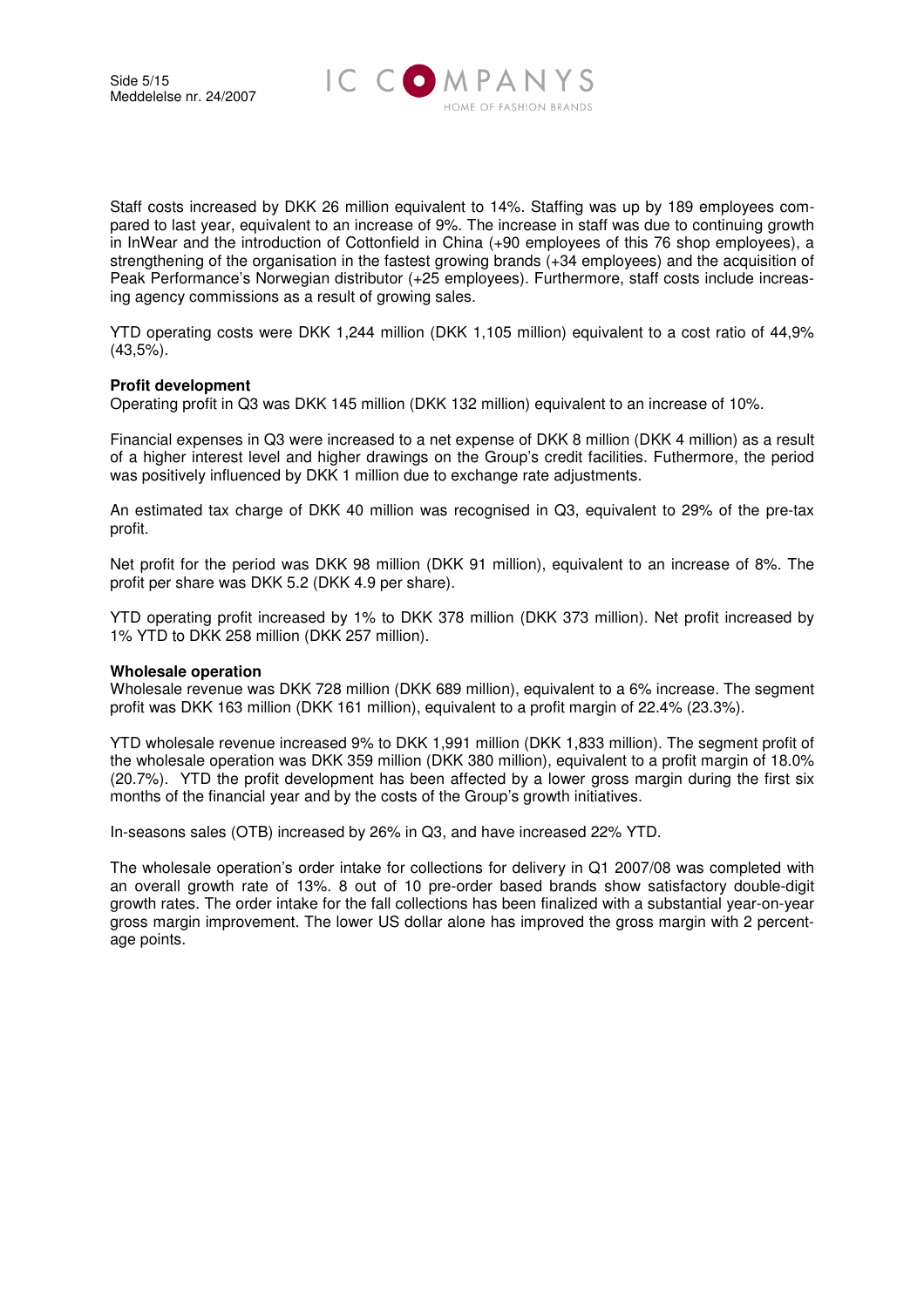

| Growth                     | Fall<br>2007 | 12 months<br>2006/07 | 12 months<br>2005/06 |
|----------------------------|--------------|----------------------|----------------------|
|                            |              |                      |                      |
| Peak Performance           | 12%          | 22%                  | 16%                  |
| InWear                     | 9%           | 11%                  | 2%                   |
| Jackpot                    | $-19%$       | $-10%$               | 0%                   |
| Tiger of Sweden            | 41%          | 5%                   | 31%                  |
| Cottonfield                | 12%          | 17%                  | 18%                  |
| Matinique                  | 24%          | 16%                  | 3%                   |
| Part Two                   | 14%          | 14%                  | $-1%$                |
| By Malene Birger           | 37%          | 32%                  | 77%                  |
| Soaked in Luxury           | 12%          | 9%                   | 12%                  |
| Designers Remix Collection | 38%          | 68%                  | 85%                  |
| <b>Total</b>               | 13%          | 12%                  | 11%                  |

#### **Order intake for the fall 2007 and previous years:**

The order intake for winter collections 2007 is not finalized but double-digit growth is expected.

#### **Retail operation**

Retail revenue increased 19% to reach DKK 211 million (DKK 178 million). Same-store sales increased by 9% in Q3.

The segment profit of the retail operation increased by DKK 10 million to DKK 13 million, equivalent to a profit margin of 6.0% (1.4%).

The improvement was due to better sales efficiency on existing square metres and better sell-through rates with fewer discounts and surplus products as a result. Profitability in retail have continually improved the past 11 quarters.

The Group has initiated a Retail Academy for the purpose of training and educating the Group's retail employees. The academy comprises more than 900 employees in 12 countries across all brands.

5 retail stores were closed in Q3, and 16 new stores were opened. The Group now holds 273 stores (concessions and stand-alone shops). In Q3 2006/07, a positive net revenue effect of DKK 15 million was recorded from store openings and closures.

YTD retail revenue increased 11% to DKK 684 million (DKK 614 million). The segment profit of the retail operation was DKK 100 million (DKK 76 million), equivalent to a profit margin of 14.6% (12.3%). YTD same-store-sales increased by 8%.

#### **Outlet operation**

Revenue from the outlet operation increased 4% to DKK 27 million (DKK 26 million) in Q3.

The segment profit of the outlet operation was DKK 2 million (DKK 1 million), equivalent to a profit margin of 7.7% (5.4%). YTD outlet revenue increased 1% to DKK 95 million (DKK 94 million). The segment profit was DKK 18 million (DKK 9 million), equivalent to a profit margin of 19.3% (10.0%).

The operation of outlets forms an integral part of the Group's business model for profitable sales of surplus, post-season products. The earnings capacity depends on the composition of the surplus stocks and will therefore show fluctuations over time.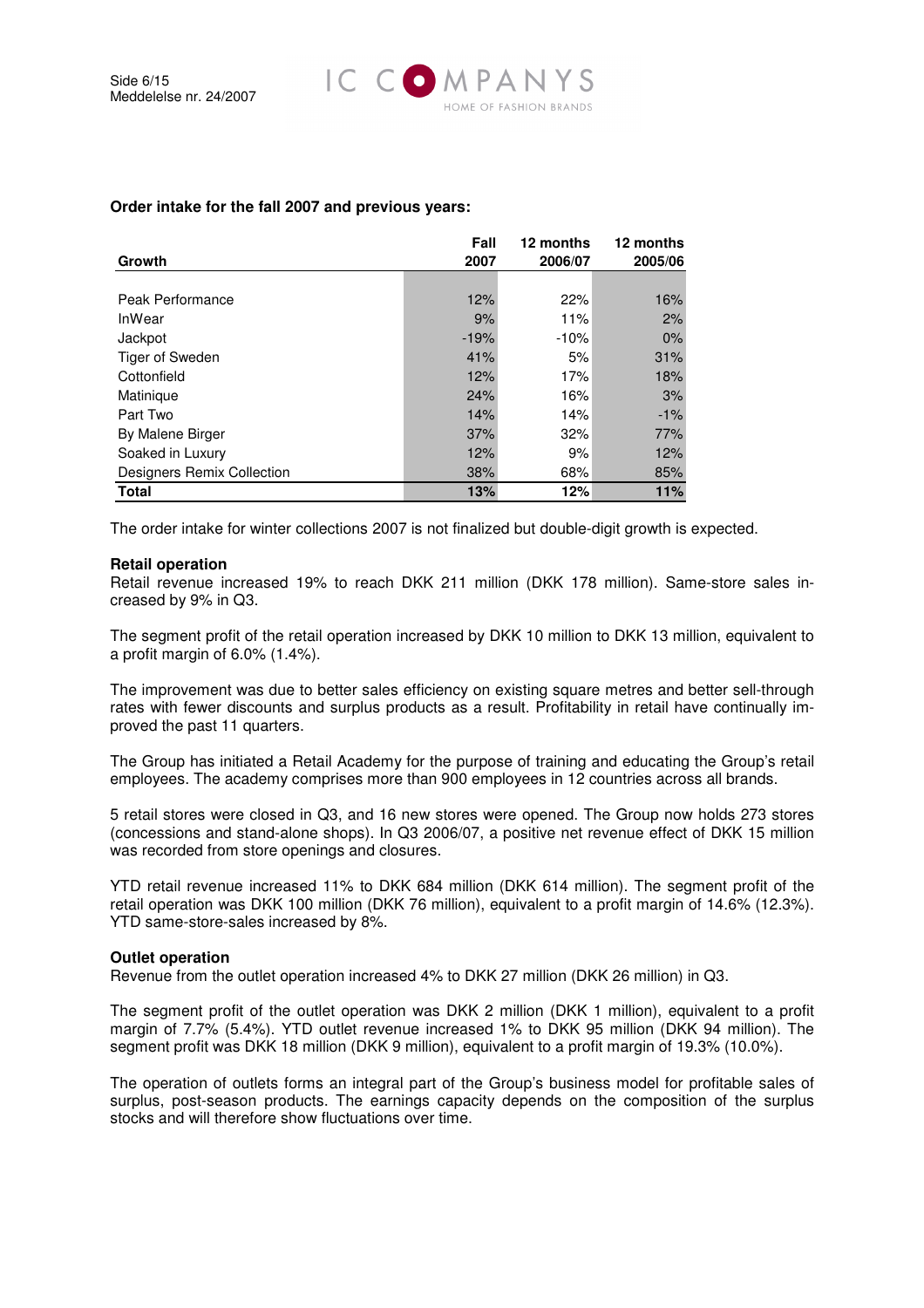

#### **Cash flows and net interest-bearing debt**

Operating activities generated a cash inflow of DKK 89 million in Q3 (inflow of DKK 10 million). The development was due to a significant increase in working capital as a result of delivery delays and shifts in Q3. The working capital has totally increased DKK 132 million year on year.

Gross investments for the period totalled DKK 38 million (DKK 49 million) of which investments in fitting up and renovating new stores and showrooms amounted to DKK 26 million and costs involved in IT development projects were DKK 6 million.

The free cash flow from operating and investing activities was an outflow of DKK 124 million in Q3 (outflow of DKK 37 million). As mentioned earlier, the development was due to an increase in working capital resulting from delivery delays. The YTD free cash flow from operating and investing activities was an outflow of DKK 73 million (an inflow of DKK 63 million).

The cash flow from financing activities was an outflow of DKK 83 million (an outflow of DKK 90 million). The cash outflow was almost entirely attributable to the share buyback programme in Q3 which represented an outflow of DKK 82 million. YTD cash flows from financing activities amounted to an outflow of DKK 170 million (an outflow of DKK 78 million) where the share buyback programme and dividend account for DKK 135 million and DKK 68 million respectively.

The net cash flow in Q3 was an outflow of DKK 207 million (an outflow of DKK 128 million). The YTD net cash flow was an outflow of DKK 243 million (an outflow of DKK 15 million).

Net interest-bearing debt was DKK 654 million (DKK 320 million), which was DKK 334 million higher than at 31 March 2006. Of this DKK 168 million is due the acquisition of the Group's headquarters.

#### **Balance sheet**

The Group's assets increased by DKK 335 million from DKK 1,686 million at 31 March 2006 to DKK 2,021 million at 31 March 2007.

Non-current assets increased by DKK 209 million. The increase of DKK 168 million was due to the acquisition of The Group's headquarters at Raffinaderivej. The acquisition of Peak Performance's Norwegian distributor has increased goodwill by DKK 27 million.

The Group's short term assets increased by DKK 127 million. Inventories and trade receivables increased DKK 73 million and DKK 92 million, respectively. The increase is both a result of increased activity and the mentioned delivery shifts to Q4.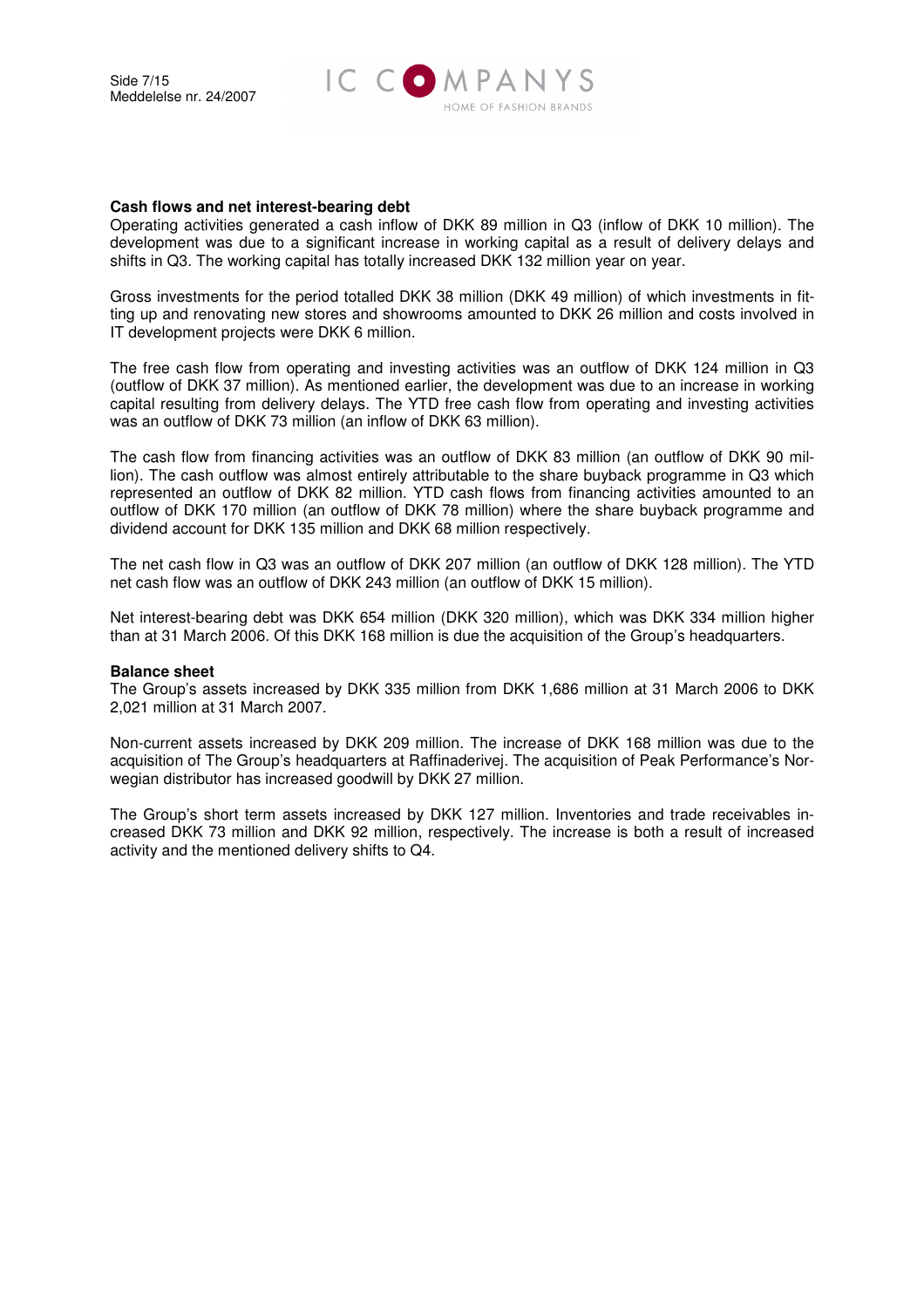

#### **Movements in equity**

Movements in equity during the period are shown in the table below:

| DKK million                                      | 2006/07 | 2005/06 |
|--------------------------------------------------|---------|---------|
|                                                  |         |         |
| Equity as at 1 July                              | 579.5   | 538.5   |
|                                                  |         |         |
| Profit for the period                            | 257.9   | 256.5   |
| Currency translation of subsidiaries             | 1.4     |         |
| Proceeds from issue of share-based payment plans | 24.2    | 19.4    |
| Recognition of share-based payments              | 4.0     | 3.0     |
| Value adjustment of currency hedging instruments | 26.3    | (12.4)  |
| Dividends paid                                   | (67.7)  |         |
| Share buyback                                    | (135.4) | (88.6)  |
| <b>Equity as at 31 March</b>                     | 690.2   | 716.4   |

At 31 March 2007, the equity has increased by DKK 111 million compared with 1 July 2006. Share buyback in the period amounted to DKK 135 million and dividend payout of DKK 68 million. The equity ratio decreased to 34.1% against 42.5% at 31 March 2006.

#### **Share buyback**

As announced in the Annual Report 2005/06, IC Companys A/S expects to buy back shares for approximately DKK 200 million until 30 June 2007.

The two first programmes of DKK 75 million each have been completed. The next programme of DKK 50 million will commence on 24 May 2007 and will run until 30 June 2007.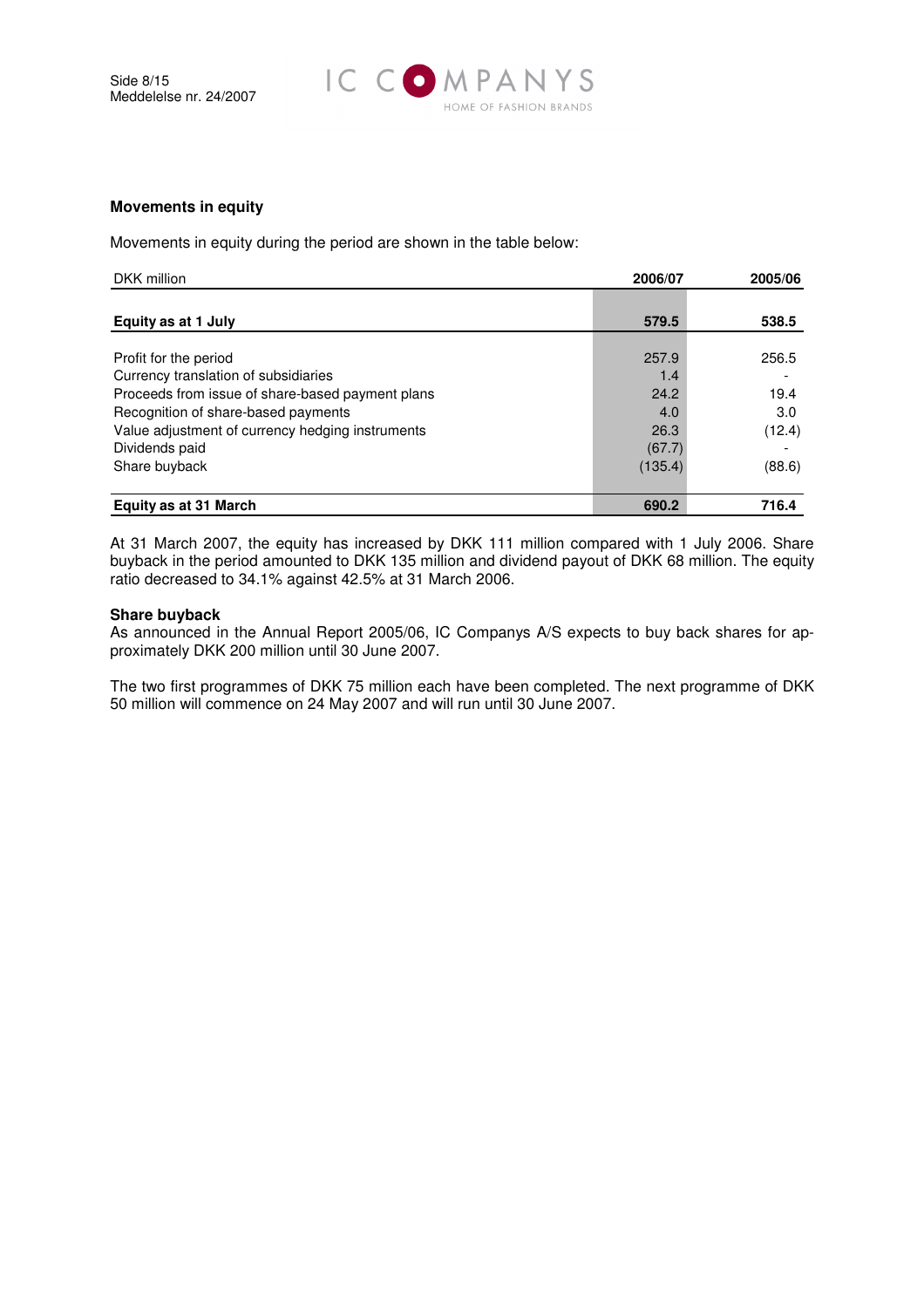Side 9/15 Meddelelse nr. 24/2007



#### **OUTLOOK FOR THE FULL YEAR 2006/07**

For 2006/07, the revenue forecast remains unchanged in the region of DKK 3,400 million with forecast of operating profit (EBIT) of DKK 330–350 million.

Operating investments in the region of DKK 130 - 140 million are still scheduled for 2006/07. In addition, capital investments of DKK 50 million are expected.

The forecast of the free cash flow is retained at DKK 170 – 200 million.

When assessing the forecast, please note that an essential assumption underlying the forecast is that consolidated revenue and earnings are substantially larger in H1 than in H2, and that Q4 is lossmaking seen in isolation.

**IC Companys A/S** 

Niels Erik Martinsen Henrik Theilbjørn Chairman **President & CEO** 

**Contacts**  Henrik Theilbjørn, President & CEO Tel +45 3266 7646

Chris Bigler, CFO Tel +45 3266 7017

This announcement is a translation from the Danish language. In the event of any discrepancy between the Danish and English versions, the Danish version shall prevail.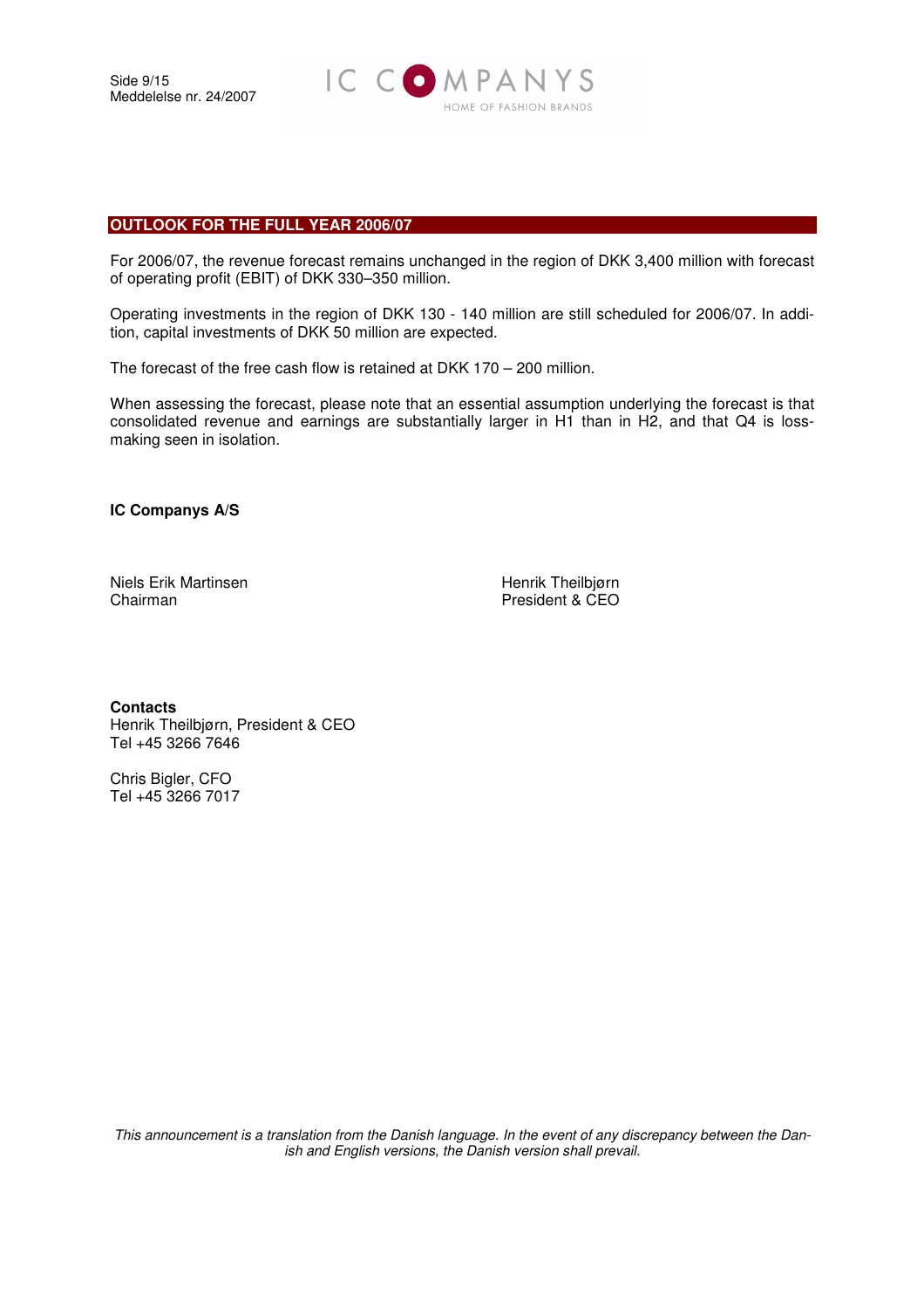

# **STATEMENT BY THE MANAGEMENT**

The Board of Directors and the Executive Board today considered and adopted the interim report for the nine months ended 31 March 2007.

The interim report, which is unaudited, is presented in accordance with the recognition and measurement provisions of the International Financial Reporting Standards (IFRS) and additional Danish interim financial reporting requirements for listed companies.

In our opinion, the interim report gives a true and fair view of the Group's financial position at 31 March 2007 and of the Group's operations and cash flows for the nine months ended 31 March 2007.

Copenhagen, 23 May 2007

Executive Board:

HENRIK THEILBJØRN MIKKEL V. OLESEN President & CEO Chief Operating Officer

Board of Directors:

NIELS ERIK MARTINSEN HENRIK HEIDEBY OLE WENGEL<br>Chairman Deputy Chairman Deputy Chairman Chairman Deputy Chairman Deputy Chairman

ANDERS COLDING FRIIS NIELS HERMANSEN LEIF JUUL JØRGENSEN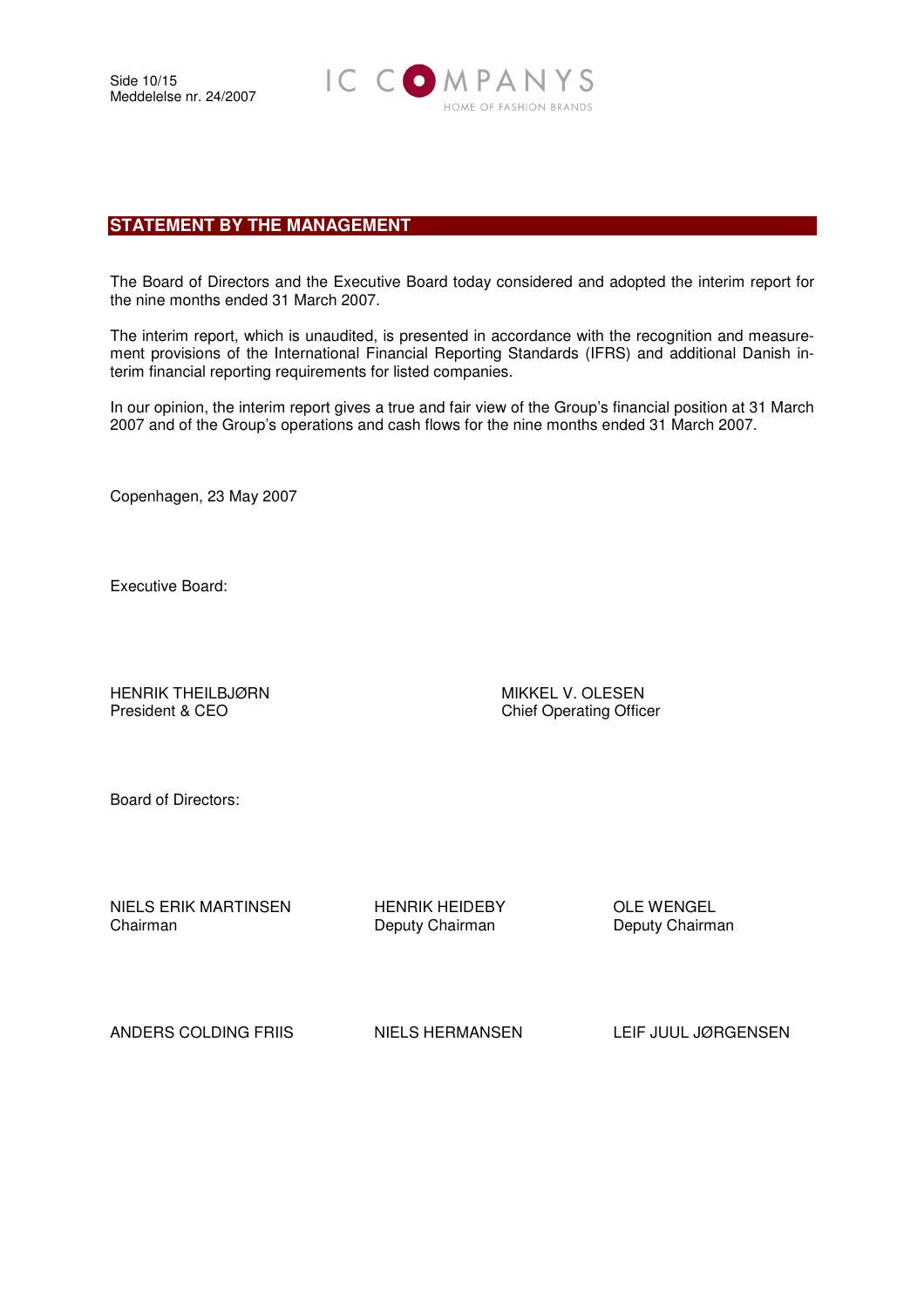

# **Distribution channels**

|                                        | Wholesale     |               | Retail        |               | Outlet        |               | Group         |               |
|----------------------------------------|---------------|---------------|---------------|---------------|---------------|---------------|---------------|---------------|
| DKK million                            | Q3<br>2006/07 | Q3<br>2005/06 | Q3<br>2006/07 | Q3<br>2005/06 | Q3<br>2006/07 | Q3<br>2005/06 | Q3<br>2006/07 | Q3<br>2005/06 |
| Revenue                                | 728           | 689           | 211           | 178           | 27            | 26            | 966           | 893           |
| <b>Distribution channel profit</b>     | 163           | 161           | 13            | я             | c             |               | 178           | 165           |
| Distribution channel profit margin     | 22.4%         | 23.3%         | 6.0%          | 1.4%          | 7.7%          | 5.4%          | 18.4%         | 18.5%         |
| Unallocated corporate costs*           |               |               |               |               |               |               | (33)          | (33)          |
| <b>Operating profit</b><br>EBIT margin |               |               |               |               |               |               | 145<br>15.0%  | 132<br>14.8%  |

| Wholesale |                     | Retail              |                     | Outlet              |                     | Group        |                     |
|-----------|---------------------|---------------------|---------------------|---------------------|---------------------|--------------|---------------------|
| 2006/07   | 9 months<br>2005/06 | 9 months<br>2006/07 | 9 months<br>2005/06 | 9 months<br>2006/07 | 9 months<br>2005/06 | 2006/07      | 9 months<br>2005/06 |
| 1,991     | 1,833               | 684                 | 614                 | 95                  | 94                  | 2.770        | 2,541               |
| 359       | 380                 | 100                 | 76                  | 18                  | g                   | 477          | 465                 |
| 18.0%     | 20.7%               | 14.6%               | 12.3%               | 19.3%               | 10.0%               | 17.2%        | 18.3%               |
|           |                     |                     |                     |                     |                     | (99)         | (92)                |
|           |                     |                     |                     |                     |                     | 378<br>13.7% | 373<br>14.7%        |
|           |                     | 9 months            |                     |                     |                     |              | 9 months            |

\* Unallocated corporate costs comprise IT, finance, HR and general management.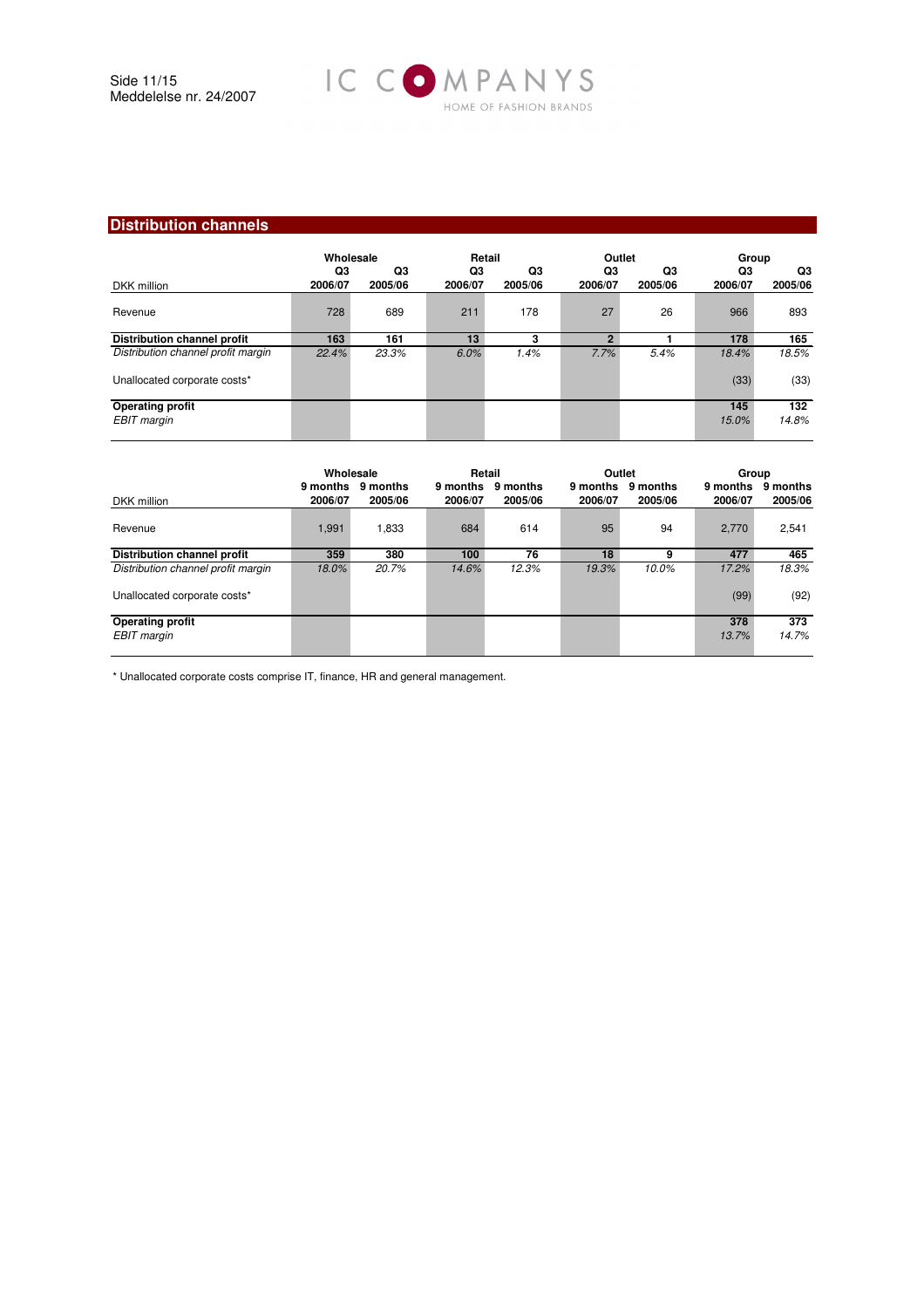

# **INCOME STATEMENT**

|                                                                    | <b>GROUP</b>        |                      |                        |                         |                         |  |
|--------------------------------------------------------------------|---------------------|----------------------|------------------------|-------------------------|-------------------------|--|
| DKK million                                                        | Q3<br>2006/07       | Q3<br>2005/06        | 9 months<br>2006/07    | 9 months<br>2005/06     | 12 months<br>2005/06    |  |
|                                                                    |                     |                      |                        |                         |                         |  |
| <b>REVENUE</b>                                                     | 966.3               | 892.8                | 2,769.5                | 2,541.0                 | 3,022.0                 |  |
| Cost of sales                                                      | (389.9)             | (373.8)              | (1, 147.2)             | (1,063.0)               | (1,254.5)               |  |
| <b>GROSS PROFIT</b>                                                | 576.4               | 519.0                | 1,622.3                | 1,478.0                 | 1,767.5                 |  |
| Staff costs                                                        | (208.6)             | (182.3)              | (599.3)                | (523.7)                 | (711.1)                 |  |
| Depreciation, amortisation and writedown of fixed assets           | (24.6)              | (20.4)               | (70.2)                 | (58.6)                  | (81.2)                  |  |
| Other operating expenses                                           | (199.9)             | (186.3)              | (584.0)                | (526.5)                 | (683.7)                 |  |
| Other gains and losses                                             | 2.1                 | 2.3                  | 9.3                    | 3.8                     | 11.0                    |  |
| Special items                                                      |                     | ä,                   |                        | ä,                      | 20.3                    |  |
| <b>OPERATING PROFIT</b>                                            | 145.4               | 132.3                | 378.1                  | 373.0                   | 322.8                   |  |
| Financial income<br>Financial expenses                             | 3.3<br>(10.8)       | 2.8<br>(6.4)         | 16.4<br>(31.3)         | 8.4<br>(20.1)           | 7.5<br>(27.4)           |  |
| PROFIT BEFORE TAX                                                  | 137.9               | 128.7                | 363.2                  | 361.3                   | 302.9                   |  |
| Income tax for the period                                          | (40.0)              | (37.3)               | (105.3)                | (104.8)                 | (78.5)                  |  |
| PROFIT FOR THE PERIOD                                              | 97.9                | 91.4                 | 257.9                  | 256.5                   | 224.4                   |  |
| PROFIT ALLOCATION:                                                 |                     |                      |                        |                         |                         |  |
| Equity holders of IC Companys A/S<br>Minority interest             | 95.1<br>2.8         | 91.4                 | 254.5<br>3.4           | 256.5                   | 222.9<br>1.5            |  |
|                                                                    | 97.9                | 91.4                 | 257.9                  | 256.5                   | 224.4                   |  |
|                                                                    |                     |                      |                        |                         |                         |  |
| Diluted earnings per share DKK                                     | 5.2                 | 4.9                  | 14.0                   | 13.7                    | 11.9                    |  |
| Specification of revenue:                                          |                     |                      |                        |                         |                         |  |
| Continuing brands<br>Discontinued brands<br><b>External brands</b> | 959.0<br>1.0<br>6.3 | 870.7<br>15.1<br>7.0 | 2,746.1<br>6.2<br>17.2 | 2,449.3<br>63.3<br>28.4 | 2,932.7<br>53.9<br>35.4 |  |
| <b>Total revenue</b>                                               | 966.3               | 892.8                | 2,769.5                | 2,541.0                 | 3,022.0                 |  |
|                                                                    |                     |                      |                        |                         |                         |  |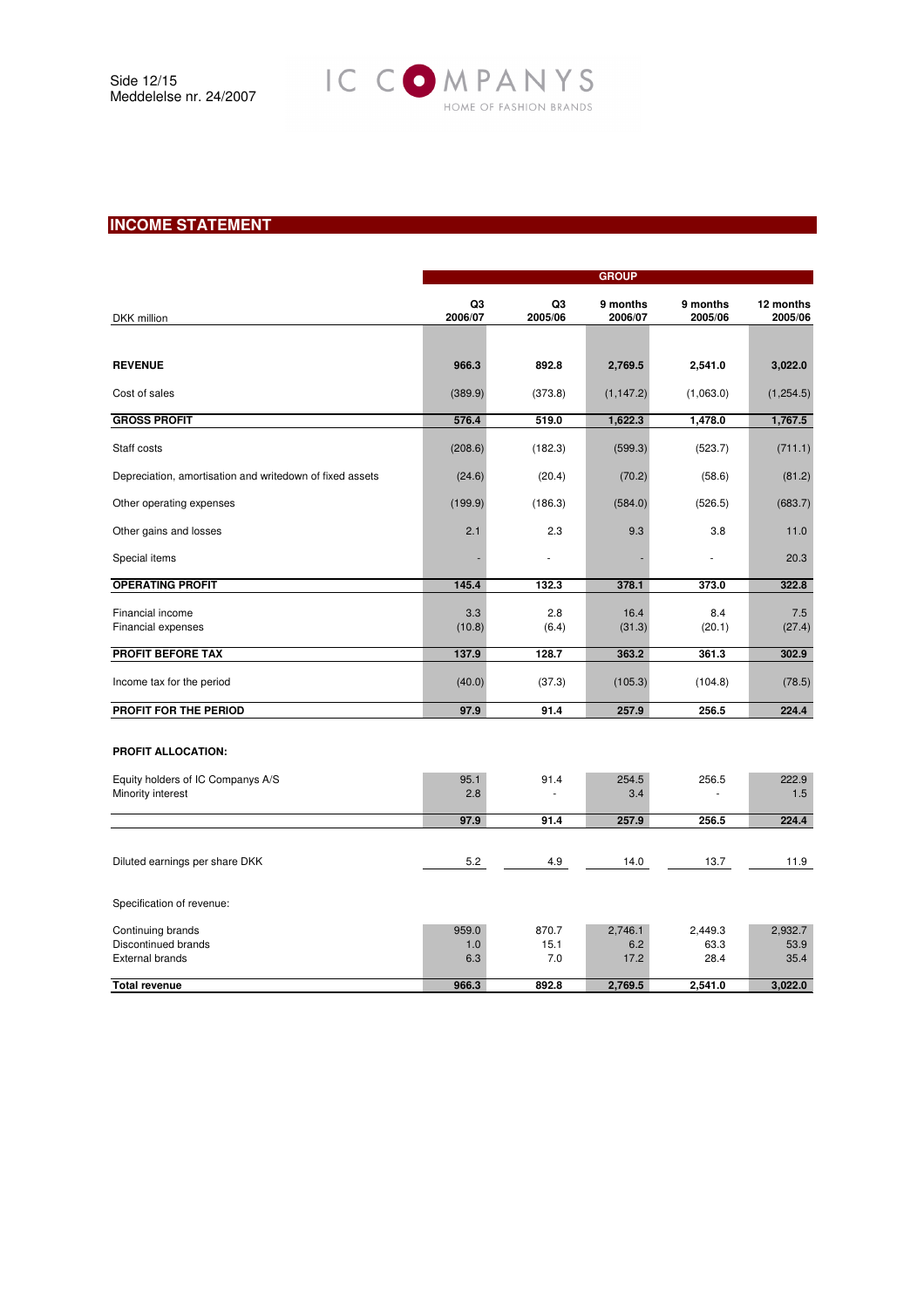

# **BALANCE SHEET - ASSETS**

|                                                  | <b>GROUP</b> |            |            |  |
|--------------------------------------------------|--------------|------------|------------|--|
|                                                  |              |            |            |  |
| DKK million                                      | 31.03.2007   | 31.03.2006 | 30.06.2006 |  |
| <b>NON-CURRENT ASSETS</b>                        |              |            |            |  |
|                                                  |              |            |            |  |
| Goodwill                                         | 202.2        | 173.5      | 176.6      |  |
| Software and IT systems                          | 19.6         | 19.5       | 22.4       |  |
| Trademark rights                                 | 0.2          | 0.3        | 0.2        |  |
| Leasehold rights                                 | 21.4         | 24.6       | 22.3       |  |
| <b>Intangible assets</b>                         | 243.4        | 217.9      | 221.5      |  |
|                                                  |              |            |            |  |
| Land and buildings                               | 174.4        | 30.0       | 159.7      |  |
| Leasehold improvements                           | 99.7         | 102.0      | 87.1       |  |
| Equipment and furniture                          | 117.4        | 75.9       | 83.7       |  |
| Property, plant and equipment under construction | 21.0         | 35.3       | 31.2       |  |
| Property, plant and equipment                    | 412.5        | 243.2      | 361.7      |  |
| <b>Shares</b>                                    | 0.2          | 0.2        | 0.2        |  |
| Deposits, etc.                                   | 20.4         | 23.2       | 21.6       |  |
| Deferred tax assets                              | 183.0        | 166.5      | 182.5      |  |
|                                                  |              |            |            |  |
| Other non-current assets                         | 203.6        | 189.9      | 204.3      |  |
|                                                  |              |            |            |  |
| <b>Total non-current assets</b>                  | 859.5        | 651.0      | 787.5      |  |
|                                                  |              |            |            |  |
|                                                  |              |            |            |  |
| <b>CURRENT ASSETS</b>                            |              |            |            |  |
| Inventories                                      | 347.2        | 273.8      | 391.1      |  |
| Trade receivables                                | 558.8        | 467.3      | 207.7      |  |
| Income tax receivable                            | 9.1          | 21.5       | 9.7        |  |
| Other receivables                                | 50.0         | 60.5       | 76.3       |  |
| Prepayments                                      | 77.1         | 74.5       | 93.1       |  |
| Cash and cash equivalents                        | 119.7        | 137.6      | 99.6       |  |
| <b>Total current assets</b>                      | 1,161.9      | 1,035.2    | 877.5      |  |
|                                                  |              |            |            |  |
| <b>TOTAL ASSETS</b>                              | 2,021.4      | 1,686.2    | 1,665.0    |  |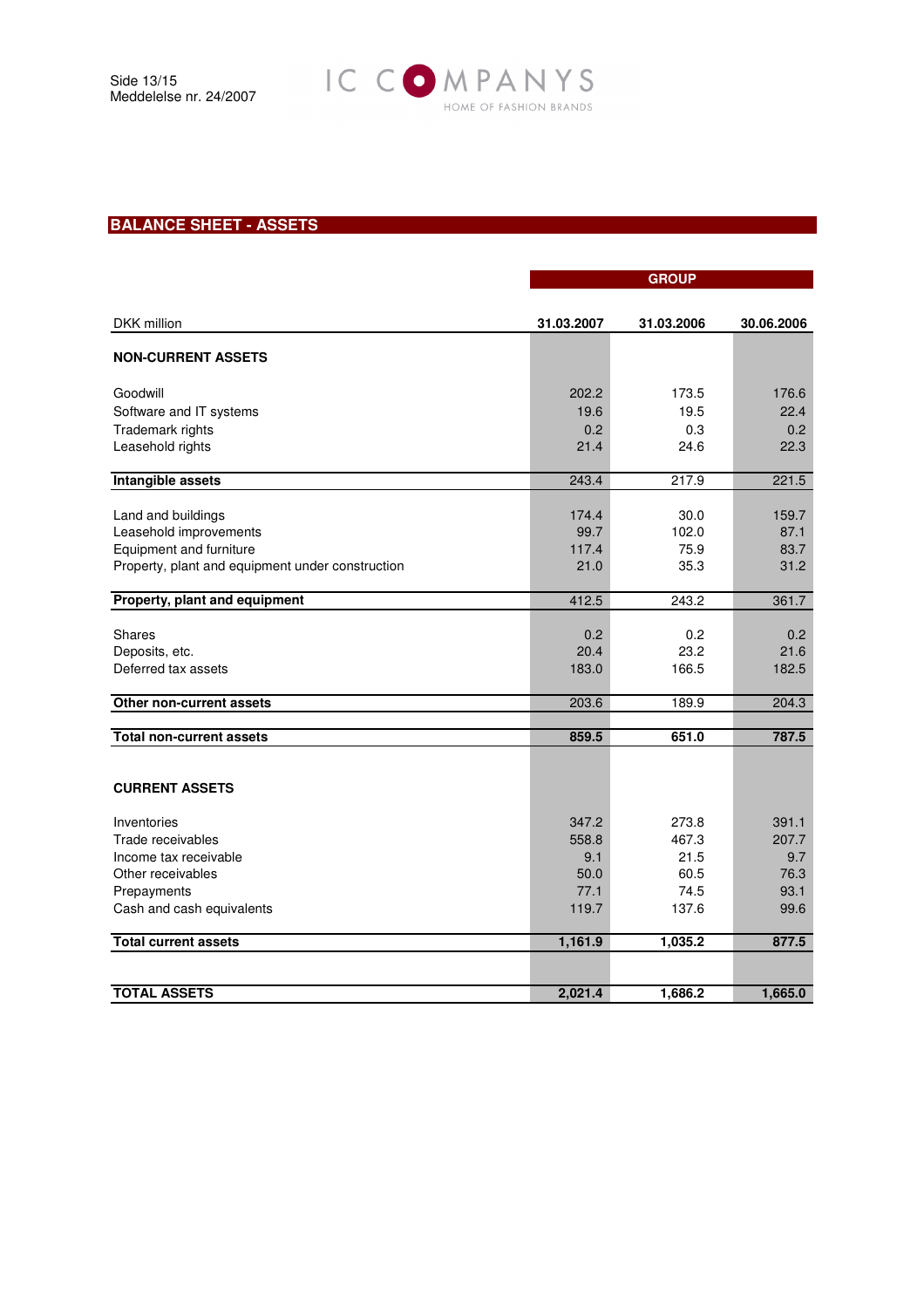

# **BALANCE SHEET – EQUITY AND LIABILITIES**

|                                                     | <b>GROUP</b> |            |            |  |  |
|-----------------------------------------------------|--------------|------------|------------|--|--|
|                                                     |              |            |            |  |  |
| DKK million                                         | 31.03.2007   | 31.03.2006 | 30.06.2006 |  |  |
| <b>EQUITY</b>                                       |              |            |            |  |  |
| Equity attributable to equity holders of the parent | 685.3        | 716.4      | 578.0      |  |  |
| Minority interest                                   | 4.9          |            | 1.5        |  |  |
| <b>Total equity</b>                                 | 690.2        | 716.4      | 579.5      |  |  |
| <b>LIABILITIES</b>                                  |              |            |            |  |  |
| Deferred tax liabilities                            | 19.0         | 10.6       | 19.9       |  |  |
| Retirement benefit obligations                      | 8.9          | 9.3        | 8.3        |  |  |
| <b>Financial institutions</b>                       | 168.0        |            | 117.5      |  |  |
| Capitalised lease liability                         | 8.2          | 8.9        | 8.8        |  |  |
|                                                     |              |            |            |  |  |
| <b>Non-current liabilities</b>                      | 204.1        | 28.8       | 154.5      |  |  |
|                                                     |              |            |            |  |  |
| <b>Financial institutions</b>                       | 596.5        | 406.7      | 333.0      |  |  |
| Capitalised lease liability                         | 0.7          | 42.2       | 42.2       |  |  |
| Trade payables                                      | 178.7        | 160.7      | 287.4      |  |  |
| Income tax                                          | 23.0         | 8.6        | 47.5       |  |  |
| Calculated income tax on the profit for the period  | 105.3        | 104.8      |            |  |  |
| Provisions                                          | 1.2          | 3.2        | 1.5        |  |  |
| Other debt                                          | 221.7        | 214.8      | 219.4      |  |  |
| <b>Current liabilities</b>                          | 1,127.1      | 941.0      | 931.0      |  |  |
|                                                     |              |            |            |  |  |
| <b>Total liabilities</b>                            | 1,331.2      | 969.8      | 1,085.5    |  |  |
|                                                     |              |            |            |  |  |
| <b>TOTAL EQUITY AND LIABILITIES</b>                 | 2,021.4      | 1,686.2    | 1,665.0    |  |  |